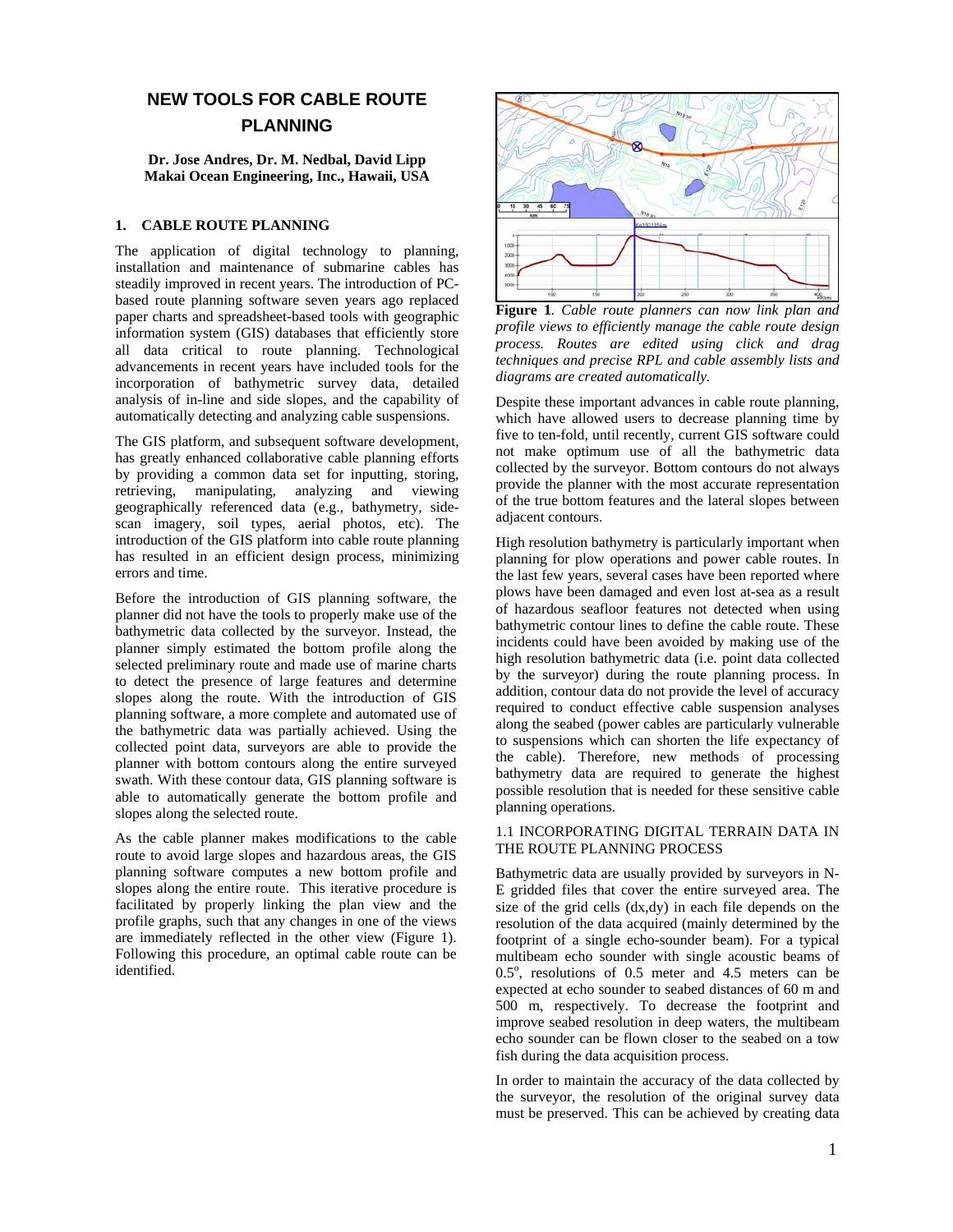blocks (or pages) along the entire surveyed route, in order to minimize variations in water depths (and therefore, footprint size) within each page. Existing software provides automated tools for selecting the appropriate grid size for each block in order to match the smallest footprint of the survey data. The goal is to accurately present the shape of the seabed features detected by the survey, while avoiding the creation of high frequency, non-existent features.

Once the data blocks have been defined, the software automatically redistributes the raw data into a grid formation, using one of the several available gridding methods. After grid creation, shaded relief images (Geotiffs) are automatically generated from the gridded data. Custom controls, such as the shading method, color selection, and light position angles allow users to target areas of concern for evaluation during cable path planning.

The generation of all the pages along the surveyed route, including reading the raw data files, generating the gridded data, and creating shaded relief images for each page, is usually completed in a batch process. Thus, this process does not have to be labor intensive. For a typical survey with 80 million data points, the entire process can take one hour. A sample of a single page generated along a route which includes a shaded relief image created during batch processing and several smaller pages of soil type data are shown in Figure 2.



**Figure 2.** *Geotiffs can easily be created from the survey data and inserted into the GIS database, thereby enhancing the quality of the information available on any given site.*

#### 1.2 SLOPE ANALYSIS TOOLS

The use of detailed geo-referenced images (usually provided by surveyors) to gain a better understanding of seafloor conditions is sometimes sufficient to select a proper route. In many cases, however, further in-depth analysis is required to gain confidence that the hazards to plowing and/or cable suspensions have been revealed and addressed. The problem the planner faces when simply using Geotiff images provided by the surveyor is that he has no access to the underlying data used to create those images, so he cannot accurately estimate the slopes and sizes of seabed features that can affect his route planning process.

To avoid this problem, current GIS software already includes engineering tools that help the route planner identify potential hazards by carefully analyzing seafloor slopes (magnitude and direction) and seabed roughness along the proposed route. As an example, a slope graph can be calculated by superimposing a cable route on gridded bathymetry data so that side slopes and directions can be calculated at any point along the route (Figure 3). Using these tools interactively while designing a cable path, the planner will obtain further confidence in the safety of the selected cable route.



**Figure 3.** *User can interactively create and modify the routes and reference lines, and depth profiles and slope graphs are automatically generated.*

In addition to slope, current software applications can provide high resolution depth profiles along the route. This, in turn, allows for the computation of the cable length required to achieve the desired seabed slack with accuracy greater than that computed using the conventional method of intersecting bathymetric contours. Such accurate seabed profiles are also essential to the complete analyses of cable suspensions along the route.

#### 2.2 ANALYSIS TOOLS FOR CABLE SUSPENSIONS

With the growing number of power cables and umbilicals being planned and installed, it has become necessary to incorporate suspension analysis as one of the key elements of route and installation planning. Even suspensions that can be considered not critical for a typical telecommunication cable can be unacceptable for power cables.

New tools have been incorporated into GIS planning software that allow users to quickly calculate the location, length of expected spans, and bend radii at cable touchdown points. These tools can provide detailed engineering data, including the shear forces and bending moments acting on the suspended cable or umbilical. The additional information necessary to perform these analyses can be readily obtained from the cable manufacturer's data (e.g., wet weight and bending stiffness of the cable). With this knowledge, the user can estimate suspensions for a variety of tension values used during the installation.